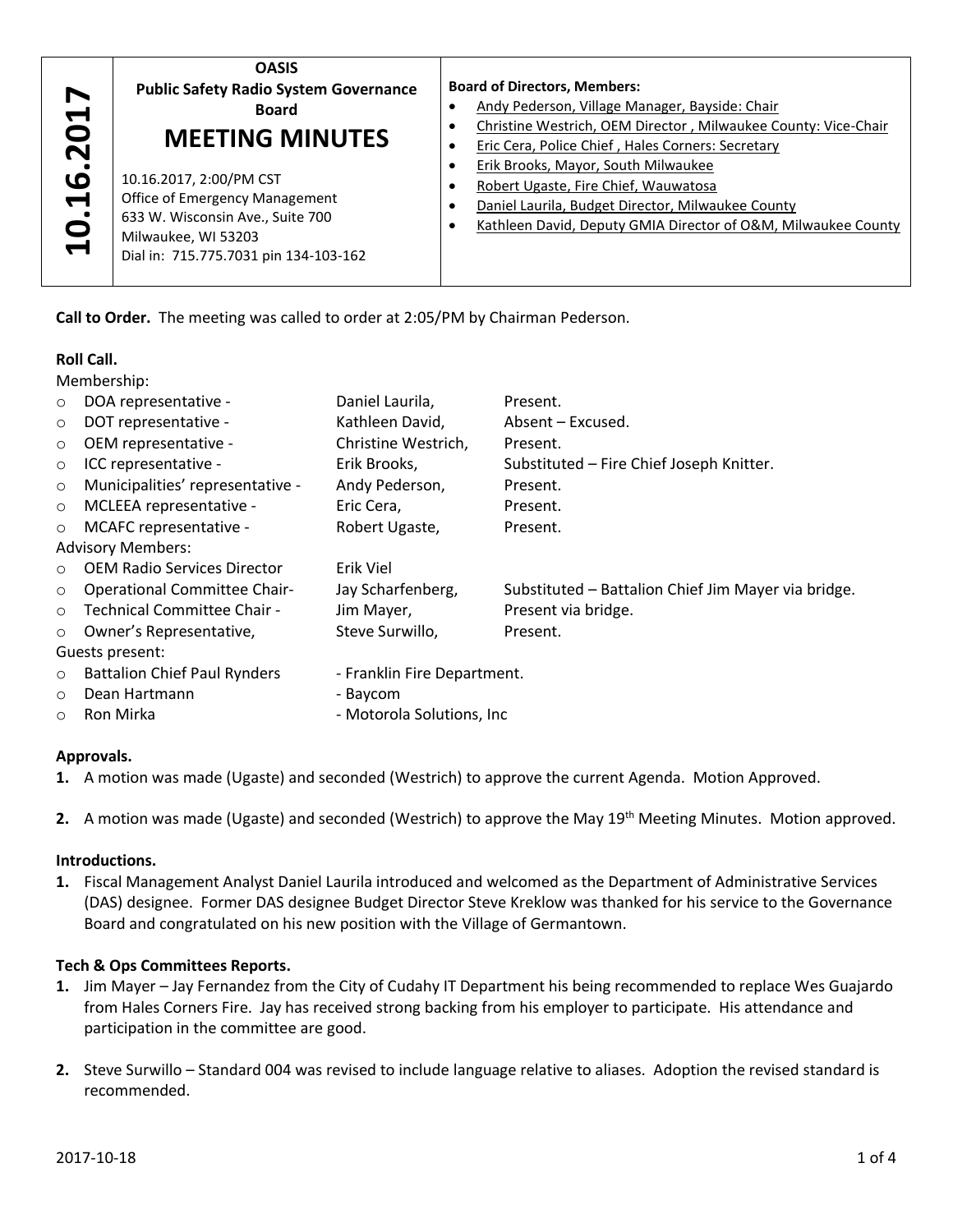**3.** Jim Mayer - Standard 006 has been around in draft form for a "long time," because of that it's actually been exercised and the results have been good.

#### DISCUSSION –

Christine Westrich indicated that references to county dispatch should correctly indicate, "Milwaukee County OEM 911 Communications."

Steve Surwillo – Standard 007 establishes two critical conditions for the safety of the system. The first is that it isolates the connections from dispatch centers which assists in troubleshooting and isolates problems to one center at a time. The second is that any connection to the core is considered part of the radio system and not part of the dispatch center's LAN. This arrangement assures the security of the system. DISCUSSION -

Erik Viel advised that this arrangement was approved by the IT persons on the committees. Christine Westrich asked if this was communicated to each municipal IT departments. Collective response – Yes. Rob Ugaste indicated, "If Michelle (Dahlen) is good with it, I am."

# **Old Business.**

**1.** Steve Surwillo provided information relative to the Failsoft events that occurred at the beginning of June and the end of July. Specifically, all points in the after action reports have been worked through as necessitated. DISCUSSION –

Rob Ugaste advised that he needed to clarify for others that these events will "go away" once the system is fully digital.

Steve Surwillo responded, "Yes," and Erik Viel further indicated that during these events the digital portion of the system was unaffected.

**2.** Erik Viel explained that Motorola has sought to accommodate users with radios that have not been deployed. Motorola has provided another extension of warranty for radios in boxes for 18 months from 9/1/2017, alternatively stated, until February 2019. If users discover any additional not-yet-deployed units please let OEM know as soon as possible.

# DISCUSSION –

Andy Pederson pondered if this extension might give some users pause wondering if there were more delays expected.

Erik Viel indicated that there is no thought of that. Significant progress is being made.

**3.** Erik Viel initiated a discussion of an alternative method of calculating user fees. It was pointed out that the per unit subscriber method (COUNT) discourages members developing caches of subscribers. A model utilizing Push To Talk (PTT) events was created which shows that in comparison to subscriber counts there will be winners and losers, some members may see an increase in fees and some may see a decrease.

DISCUSSION – Steve Surwillo pointed out that either structure, COUNT or PTT, does not increase the amount of fees collected. The source of the revenue is simply redistributed.

Andy Peterson asked how many years of data were utilized to create the presented model.

Erik Viel answered, 6 months.

Andy Peterson asked if PTTs were consistent year to year.

Erik Viel answered that they are. Another model using a 3 year average showed this.

Christine Westrich advised Waukesha County utilizes PTT and uses a 3 year average. Rob Ugaste stated that many agencies respond silently and this may be incorrectly perceived as an effort to force others to do the same. He further expressed concern that having a cost associated with a PTT could foreseeably cause a situation where responders are discouraged from using the radio even when appropriate,

which is unsafe.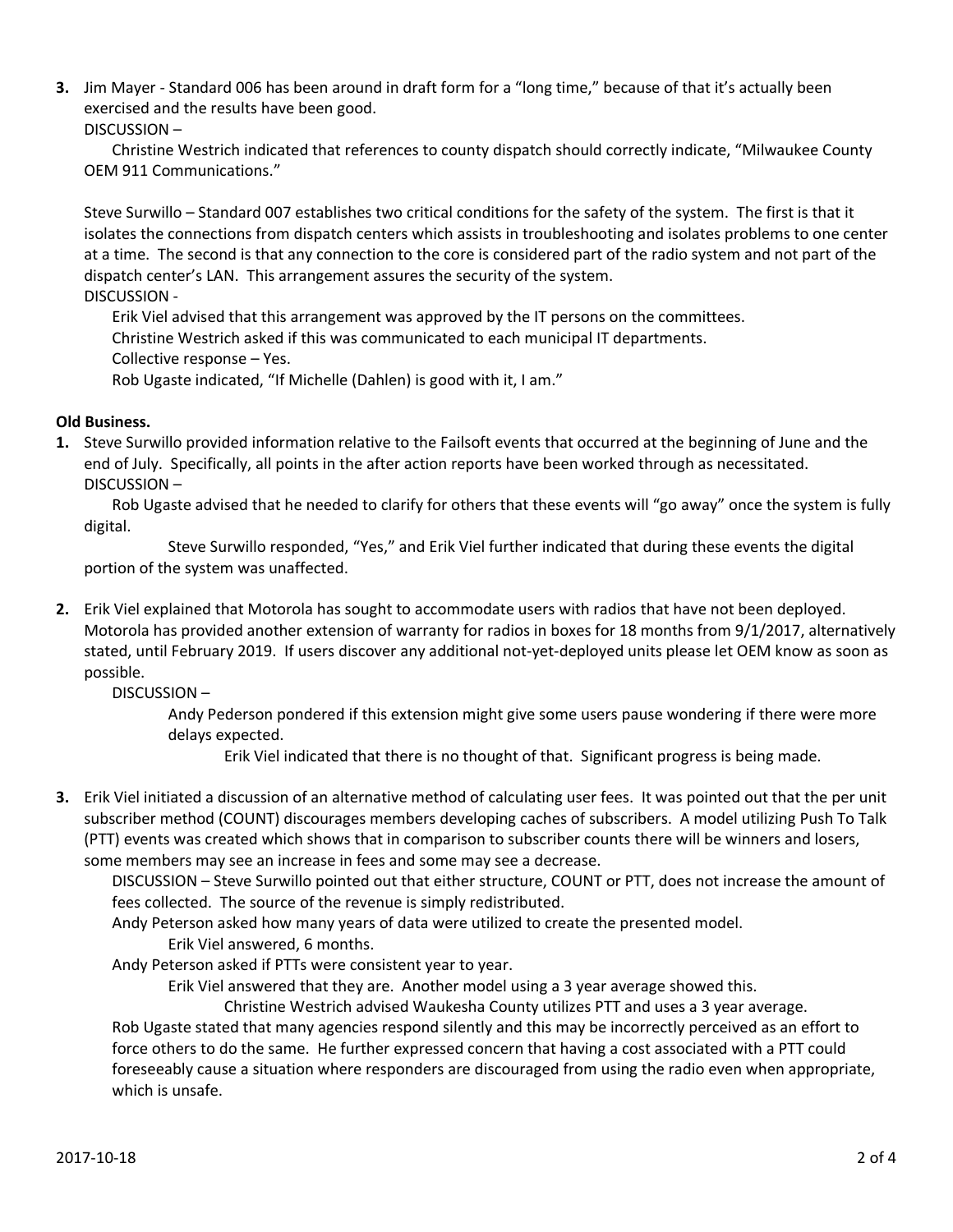Erik Viel responded that both points are legitimate; however, from a strictly radio perspective both can provide a positive benefit which is to increase system capacity. This capacity could facilitate more interoperability with WISCOM/Open Sky and others such as Racine County.

A question from many in the group was the status of agencies utilizing silent response already.

Joe Knitter indicated that at least half are using or working toward it. Paul Rynders indicated Franklin was discussing it just today.

Joe Knitter stated he agreed with Rob that he was concerned that discouraging the use of the radio is unsafe. He also indicated that the current model allows for easy budgeting; however, the fire department would benefit from a marked decrease in their costs compared to his police counterpart.

Eric Cera indicated that prior to the formulation of the IGA these two different models were evaluated and after doing due diligence the COUNT method was determined to be the best method. He questioned if there was an issue with the model that he was unaware of.

A group response indicated it was an exercise supporting the model and determining if it was the most equitable model. It also may result in the positive effects discussed relative to system capacity. Eric Cera opined that user training may be a more effective method for limiting PTTs.

Christine Westrich stated that there doesn't seem to be a strong interest in the model but that she would have OEM staff calculate figures for a three-year historical trend analysis of PTTs.

Andy Pederson suggested continuing the comparative model for a few periods and revisit it for an actual decision prior to the commencement of CPI increases to the billing. Christine Westrich indicated the data could be ready in approximately six months.

**4.** Erik Viel indicated that the County budget process begins in June so department heads need to submit drafts prior to that time which doesn't align with the OASIS operating budget. A legal opinion was sought it and it was that a change to the operating budget schedule would require an amendment to the IGA. DISCUSSION –

Christine Westrich indicated that amending the IGA involves action on the part of every members' governing body and the County Board so perhaps it would be prudent to begin a list of desired amendments and when an amendment is absolutely necessary do them collectively. There was expressed consensus to this. In response it was suggested that any operational budget decisions be made by the Board no later than February of any calendar year.

Erik Viel also sought an answer to the Board's question about voting via phone/bridge. It is not allowed pursuant to Open Meetings laws.

# **New Business.**

- **1.** Ronald Mirka from Motorola Solutions presented both: an overview of the project which illustrated project milestones thus far and the estimated schedule for project completion. A PDF of this presentation will be posted with the minutes. Major tasks expected to be completed this year are the ISSI connection to WISCOM and APX training. Other tasks with dependencies that may cause them to be completed in 2018 include the ISSI connection to OpenSky and cutover of all channels to digital.
- **2.** Dean Hartman from Baycom presented the plan for the transition of subscribers from analog to digital. A PDF of this presentation will be posted with the minutes. Erik Viel highlighted that 1500 of the 4500 subscribers on the system have been programmed. The system build out will be complete in 2017. Transition of subscribers may take until March 2018.
- **3.** ACTION ITEM A motion was made (Knitter) and seconded (Laurila) to approve Standards 004, 006, and 007 as submitted with only the change of language as discussed. Motion carried.
- **4.** ACTION ITEM A motion was made (Knitter) and seconded (Laurila) to approve Standards 004, 006, and 007 as submitted with only the change of language as discussed. Motion carried.